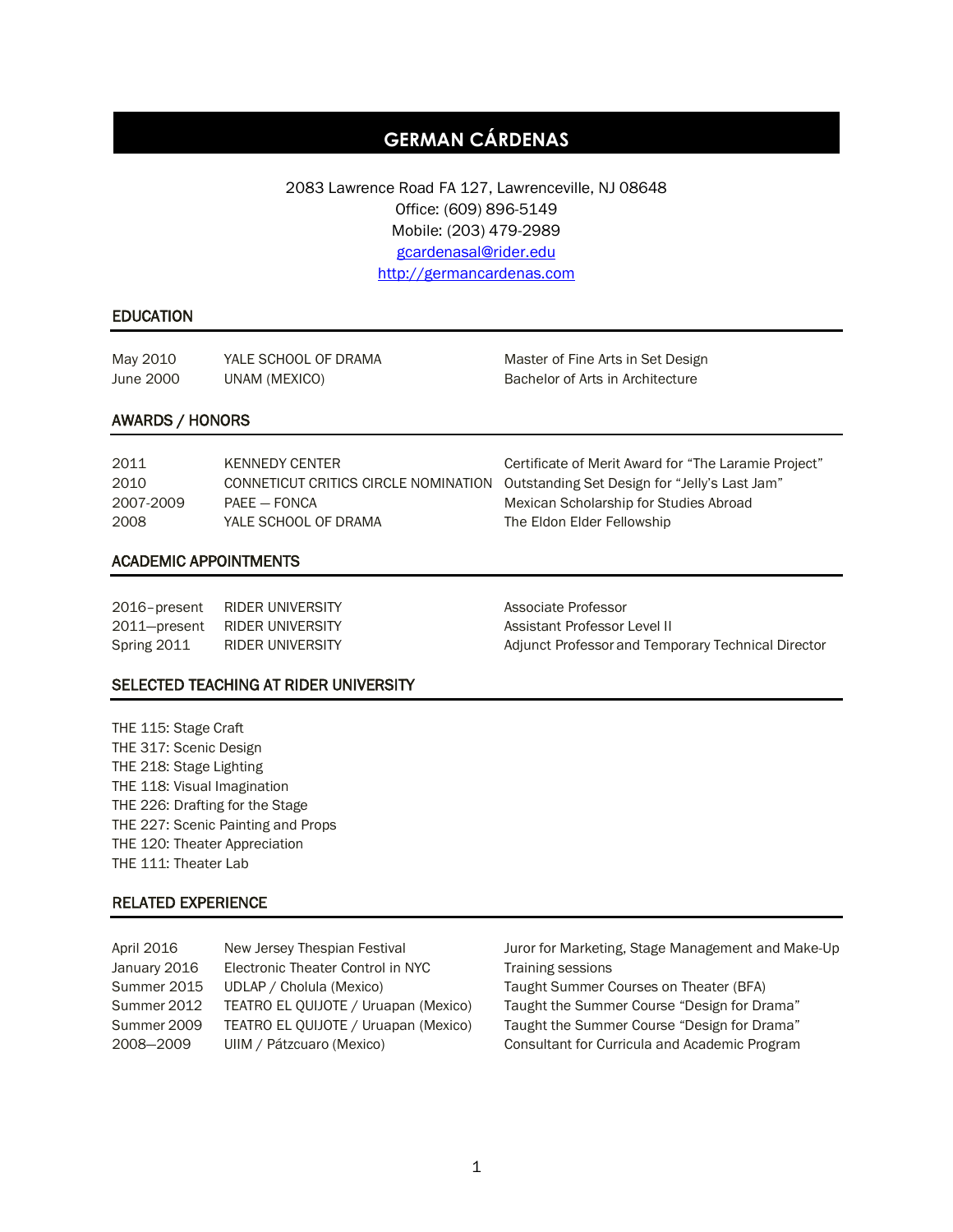# SCENIC DESIGN CREDITS AT RIDER UNIVERSITY

| Production / VENUE / City                                          | Director             | Year |
|--------------------------------------------------------------------|----------------------|------|
| Heathers / YVONNE THEATER / Lawrenceville                          | Rebecca Simon        | 2018 |
| A flee in her ear / BLC THEATER / Lawrenceville                    | <b>Carter Gill</b>   | 2018 |
| Disgraced / YVONNE THEATER / Lawrenceville                         | <b>Miriam Mills</b>  | 2017 |
| Good Person of Setzuan / BLC THEATER / Lawrenceville               | Louis Goldberg       | 2017 |
| Bonnie and Clyde / YVONNE THEATER / Lawrenceville                  | <b>Robin Lewis</b>   | 2017 |
| Once on this Island / YVONNE THEATER / Lawrenceville               | <b>Trent Blanton</b> | 2017 |
| Inherit the Wind / YVONNE THEATER / Lawrenceville                  | <b>Miriam Mills</b>  | 2017 |
| L'enfant et les Sortilèges / WESTMINSTER OPERA THEATER / Princeton | Irina Gachechiladze  | 2016 |
| Sour Angelica / WESTMINSTER OPERA THEATER / Princeton              | Irina Gachechiladze  | 2016 |
| She Kills Monsters / YVONNE THEATER / Lawrenceville                | <b>Trent Blanton</b> | 2016 |
| Spring Awakening / YVONNE THEATER / Lawrenceville                  | Miriam Mills         | 2016 |
| Dancepaces / BLC THEATER / Lawrenceville                           | Kim Vaccaro          | 2016 |
| A little night music / YVONNE THEATER / Lawrenceville              | Nathan Hurwitz       | 2016 |
| Catch me if you can / YVONNE THEATER / Lawrenceville               | Robin Lewis          | 2015 |
| Ubu Roi / BLC THEATER / Lawrenceville                              | <b>Carter Gill</b>   | 2015 |
| The Praying Mantis / YVONNE THEATER / Lawrenceville                | <b>Trent Blanton</b> | 2015 |
| Machinal / YVONNE THEATER / Lawrenceville                          | <b>Miriam Mills</b>  | 2015 |
| Zombie Musical (ZM) / YVONNE THEATER / Lawrenceville               | Sean Daniels         | 2014 |
| Lucky Stiff / YVONNE THEATER / Lawrenceville                       | Nathan Hurwitz       | 2014 |
| Merrily we roll Along / YVONNE THEATER / Lawrenceville             | Nathan Hurwitz       | 2013 |
| Reasons to be Pretty / BLC THEATER / Lawrenceville                 | <b>Miriam Mills</b>  | 2013 |
| Metamorphoses / YVONNE THEATER / Lawrenceville                     | <b>Trent Blanton</b> | 2013 |
| The Full Monty / BLC THEATER / Lawrenceville                       | Robin Lewis          | 2013 |
| Crumble / SPITZ THEATER / Lawrenceville                            | Ivan Fuller          | 2013 |
| The Misanthrope / YVONNE THEATER / Lawrenceville                   | <b>Miriam Mills</b>  | 2013 |
| Cole / YVONNE THEATER / Lawrenceville                              | Louis Goldberg       | 2012 |
| Nine / YVONNE THEATER / Lawrenceville                              | Nathan Hurwitz       | 2012 |
| The Producers / BLC THEATER / Lawrenceville                        | <b>Robin Lewis</b>   | 2012 |
| A Midsummer Night's Dream / BLC THEATER / Lawrenceville            | <b>Trent Blanton</b> | 2012 |
| The Wedding Singer / YVONNE THEATER / Lawrenceville                | <b>Miriam Mills</b>  | 2011 |
| The Laramie Project / BLC THEATER / Lawrenceville                  | Nathan Hurwitz       | 2011 |

# SCENIC DESIGN CREDITS

| Production / VENUE / City                                            | Director                      | Year |
|----------------------------------------------------------------------|-------------------------------|------|
| Caged / PASSAGE THEATER / Trenton                                    | Jerrel Henderson              | 2018 |
| The Little Mermaid / FORESTBURGH PLAYHOUSE / Monticello              | Franklin Trapp                | 2017 |
| Angel Band / RICHARDSON AUDITORIUM, PRINCETON UNIVERSITY / Princeton | Joe Miller                    | 2016 |
| Song for the disappeared / PASSAGE THEATER / Trenton                 | Alex Correia                  | 2015 |
| Oliver! / FORESTBURGH PLAYHOUSE / Monticello                         | <b>Trent Blanton</b>          | 2015 |
| Little Rock / PASSAGE THEATER / Trenton                              | Rajendra R. Maharaj           | 2014 |
| La Cage aux Folles / FORESTBURGH PLAYHOUSE / Monticello              | Dan Dunn                      | 2014 |
| Mary Poppins / FORESTBURGH PLAYHOUSE / Monticello                    | <b>Christian Saint Girard</b> | 2014 |
| Albert Herring / RICHARDSON AUDITORIUM, PRINCETON / Princeton        | David Kellett                 | 2012 |
| Eclipsed / YALE REPERTORY THEATER / New Haven                        | Liesl Tommy                   | 2009 |
| Dwight Edgewood Project / YALE SCHOOL OF DRAMA / New Haven           | C. Mirto & E. Pierson         | 2009 |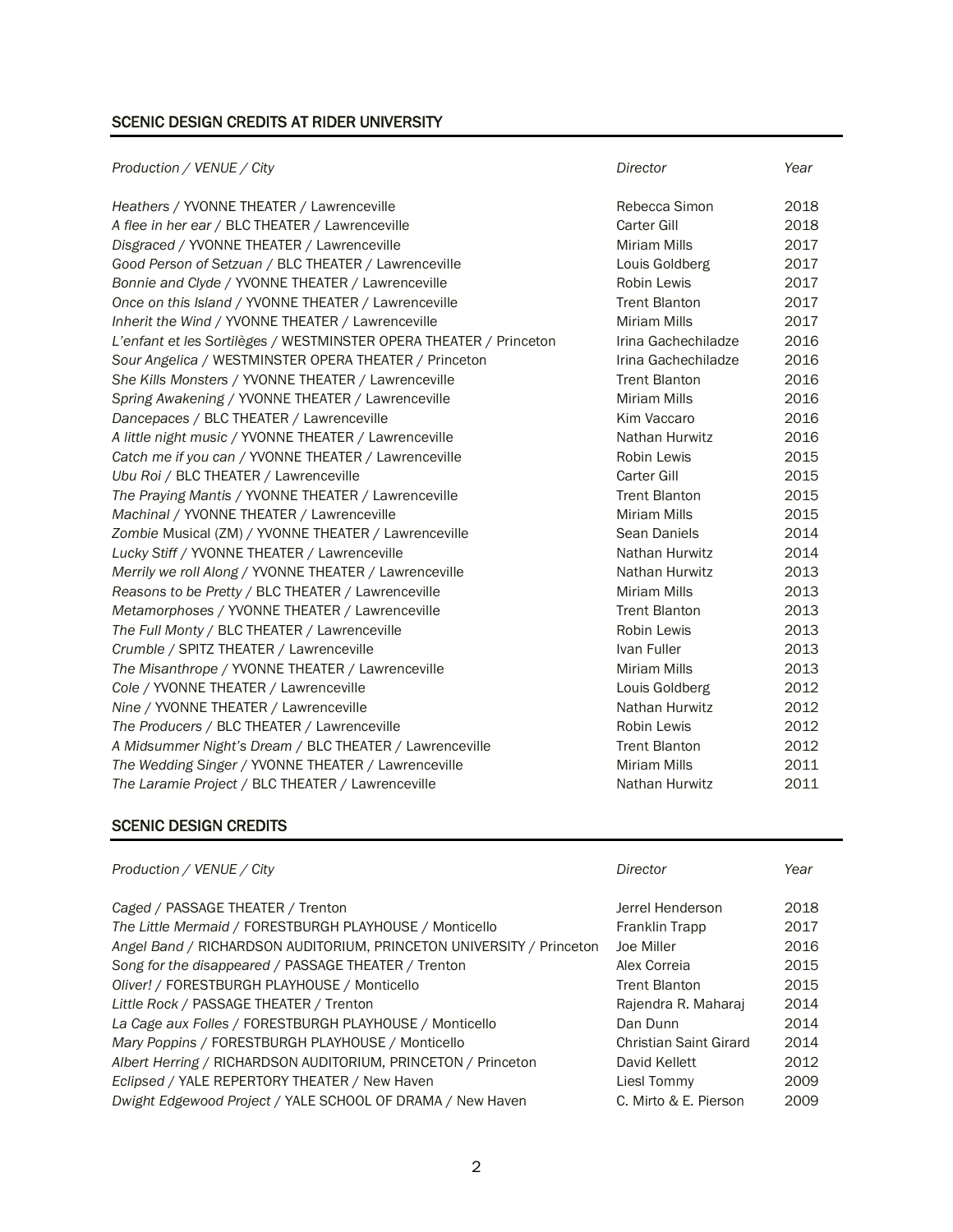| Jelly's Last Jam / YALE SCHOOL OF DRAMA / New Haven              | Patricia McGregor | 2009 |
|------------------------------------------------------------------|-------------------|------|
| Mr. and Mrs. Hollywood / YALE CABARET / New Haven                | Barret O'Brien    | 2007 |
| Am Ziel / TEATRO LA GRUTA CENTRO CULTURAL HELÉNICO / Mexico City | David Hevia       | 2007 |

| Patricia McGregor | 2009 |
|-------------------|------|
| Barret O'Brien    | 2007 |
| )avid Hevia       | 2007 |

# TECHNICAL DIRECTION

| Production / VENUE / City                                               | Director         | Year |
|-------------------------------------------------------------------------|------------------|------|
| The New Brain / BLC THEATER, RIDER / Lawrenceville                      | Nathan Hurwitz   | 2011 |
| Cabaret Performances / YVONNE THEATER, RIDER / Lawrenceville            | Trent Blanton    | 2011 |
| The Importance of Being Ernest / SPITZ THEATER, RIDER / Lawrenceville   | Patrick J. Chmel | 2011 |
| The Last Days of Judas Iscariot / YVONNE THEATER, RIDER / Lawrenceville | Miriam Mills     | 2011 |

### ASSOCIATE SCENIC DESIGN

| Production / VENUE / City                                              | Director              | Year |
|------------------------------------------------------------------------|-----------------------|------|
| Fade / CHERRY LANE THEATER / New York City                             | Jerry Ruiz            | 2017 |
| Luce / CLAIRE TOW THEATER AT LINCOLN CENTER / New York City            | May Adrales           | 2013 |
| Emociones Encontradas / TEATRO MANOLO FÁBREGAS / Mexico City           | Héctor Bonilla        | 2007 |
| Emperadores de la Antártida / TEATRO MANOLO FÁBREGAS / Mexico City     | David Garay           | 2007 |
| La Piel / FORO SOR JUANA INÉS DE LA CRUZ / Mexico City                 | Miguel Angel Gaspar   | 2006 |
| Los Ladrones (The Robbers) / TEATRO HELÉNICO / Mexico City             | David Hevia           | 2006 |
| Hoy No Me Puedo Levantar / CENTRO CULTURAL TELMEX / Mexico City        | Nacho Cano            | 2006 |
| La nueva familia/ TEATRO EL GRANERO / Mexico City                      | Christina Paulhofer   | 2006 |
| Mi joven corazón idiota / TEATRO EL GRANERO / Mexico City              | Hugo Arrevillaga      | 2006 |
| Duda (Doubt) / TEATRO VIRGINIA FÁBREGAS / Mexico City                  | Jaime Matarredona     | 2006 |
| Los Productores (The Producers) / CENTRO CULTURAL TELMEX / Mexico City | James Kelly           | 2006 |
| El capote. El camino al éxito / SALA XAVIER VILLAURRUTIA / Mexico City | Antonio Castro        | 2005 |
| Orgasmos. La comedia / TEATRO DIEGO RIVERA / Mexico City               | Jaime Matarredona     | 2005 |
| El método Grönholm / NUEVA SALA CHOPIN / Mexico City                   | Antonio Castro        | 2005 |
| Venus / GORDON GRAIG THEATER / Cleveland                               | Jyana Gregory         | 2005 |
| The Taming of the Shrew / UWM MAINSTAGE / Milwaukee                    | Susan Finque          | 2005 |
| Jekyll & Hyde: The Musical / OHIO NORTHERN UNIVERSITY / Ohio           | <b>Robert Behrens</b> | 2004 |
| Orinoco / TEATRO RAMIRO JIMENEZ / Mexico City                          | Antonio Castro        | 2004 |
| Comedy of Errors / THE ARTS CENTER THEATER / Milwaukee                 | Susan Finque          | 2004 |
| Desmadres / TEATRO RAMIRO JIMÉNEZ / Mexico City                        | Lia Jelin             | 2004 |

# FILM / TV

| Production / COMPANY / City                                                                                    | Director     | Year         |
|----------------------------------------------------------------------------------------------------------------|--------------|--------------|
| Everything is Ours / Independent movie / New York City<br>Las Olímpicas y alguien más / CANAL 22 / Mexico City | Biljana Ilic | 2010<br>2004 |
| Nicotina: cigarros, desamores y 20 diamantes / ALTAVISTA FILMS / Mexico City Hugo Rodríguez                    |              | 2003         |